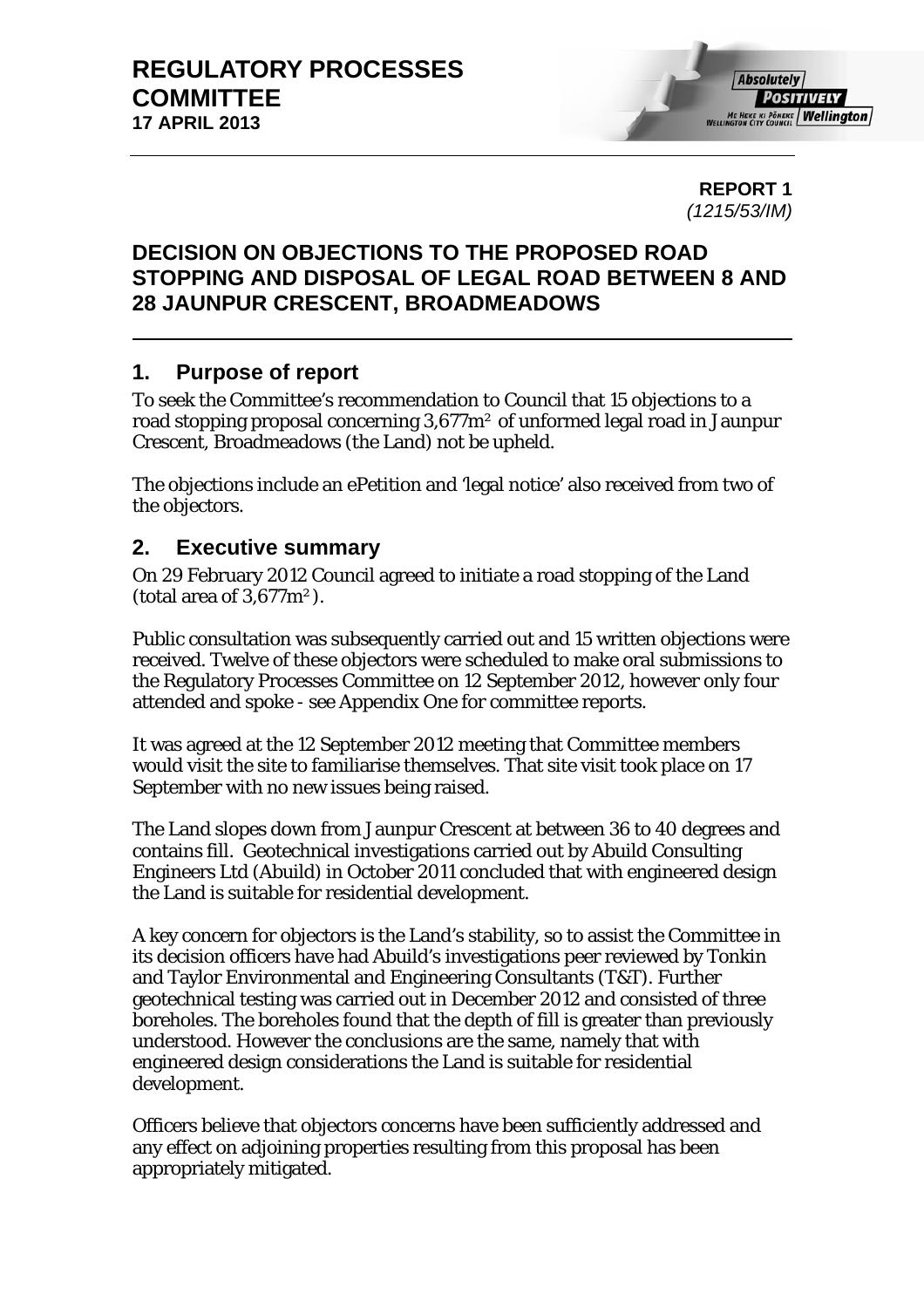Therefore officers are recommending that the objections to the road stopping proposal in Jaunpur Crescent not be upheld.

# **3. Recommendations**

Officers recommend that the Regulatory Processes Committee:

- *1. Receive the information.*
- *2. Recommend to Council that it:* 
	- *(a) Agree to not uphold the objections from any of the 15 objectors, the ePetition or the legal notice to the proposal to stop 3,677 m² road land between 8 and 28 Jaunpur Crescent (the Land).*
	- *(b) Delegate to the Chief Executive Officer the power to approve and conclude any action relating to Environment Court proceedings, if needed.*
	- *(c) Agree to the disposal of the Land between 8 and 28 Jaunpur Crescent.*
	- *(d) Delegate to the Chief Executive Officer the power to negotiate and conclude all matters in respect of a sale and purchase agreement for the Land between 8 and 28 Jaunpur Crescent.*
- *3. Note that if the road stopping proposal is successful the Land would firstly be offered to the adjoining neighbours pursuant to section 345 Local Government Act 1974, then secondly the Port Nicholson Block Settlement Trust, and (if not sold to those parties) it would then be marketed for sale.*

# **4. Background**

## *4.1 History of application*

On 29 February 2012 Council resolved to declare the Land surplus and commence the road stopping process in accordance with section 342 and the tenth schedule of the Local Government Act 1974. A land area of approximately 3,690m² was declared surplus and, following survey, the area was confirmed as 3,677m².

## *4.2 Residents letters*

In April 2011 officers sent letters to the owners of 19 properties immediately surrounding the Land advising them of the proposal and that they would have an opportunity to comment when the wider public consultation process commenced.

At this stage one of the residents, Ms Stephanie Chung, prepared a standard letter of objection for residents to sign. Officers met with Ms Chung on 20 December 2011 and she presented 12 signed letters which were mainly from owners of properties that did not immediately surround the Land. A good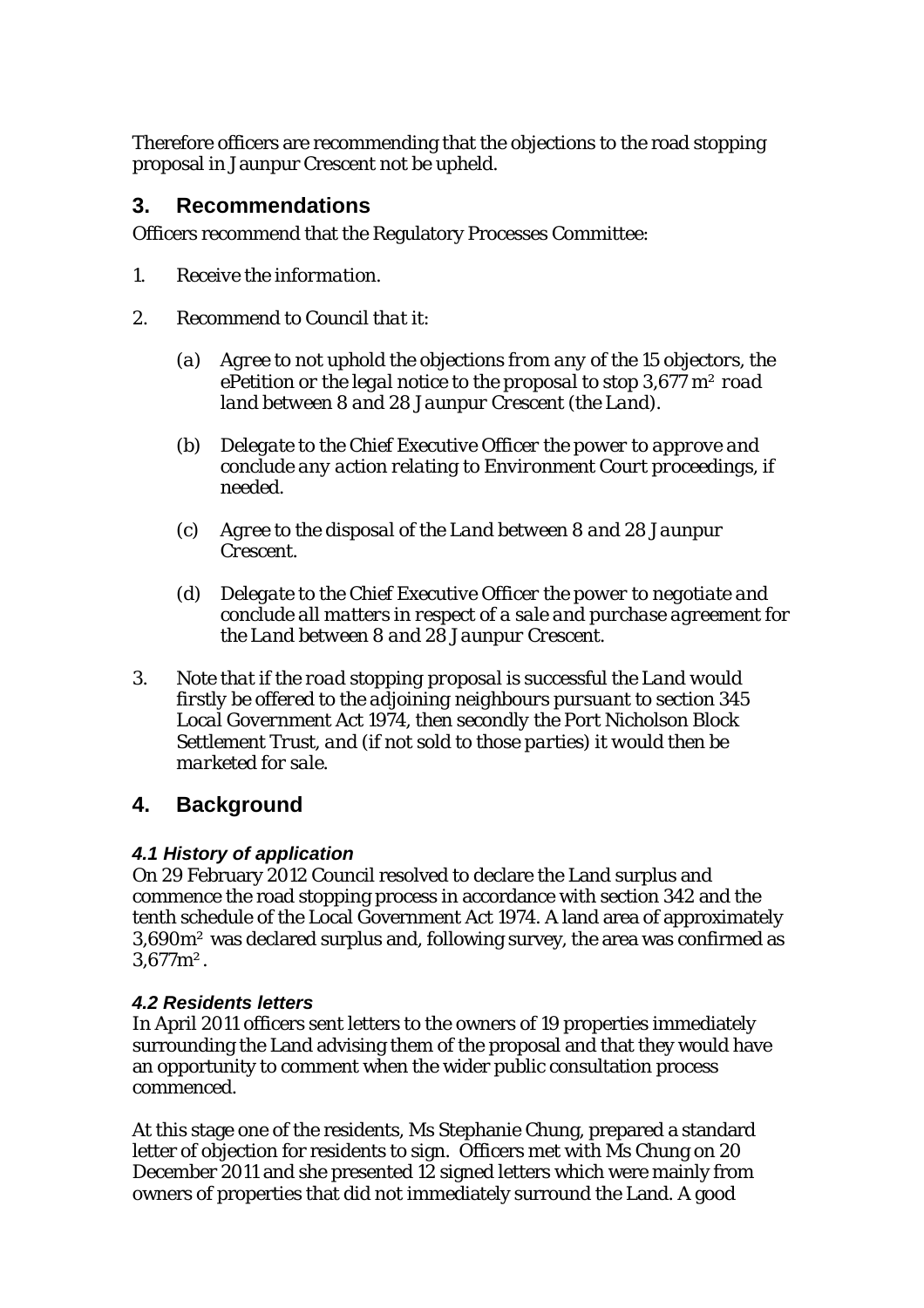outcome of the meeting with Ms Chung was that officers felt that she had a better understanding of the road stopping proposal. We were also able to advise her that the width of the existing footpath and formed road carriageway in Jaunpur Crescent would not change as a result of the proposed road stopping. These objections were not formally withdrawn at this time. All parties received correspondence as part of the wider public consultation to either withdraw or have their objection remain so some are included in the current objections.

#### *4.3 ePetition*

Prior to the road stopping public consultation officially commencing resident and objector Mr Ron Zoest arranged for an ePetition via Council's website. The ePetition commenced on 3 February 2012 and closed on 3 April 2012. A total of 56 signatures were received. Only 17 signatories were from Wellington, three from Dunedin, one from Auckland and 35 were from Thailand and other south east Asian countries.

## *4.4 Public consultation - Road Stopping*

Consultation on the road stopping proposal was undertaken during June, July and August 2012. 15 written objections were received with 12 of them indicating they were also interested in presenting oral submissions.

Only four of them gave oral submissions to the Committee on 12 September 2012. They were Mr Zoest (25 Jaunpur Crescent), Ms Chung (27 Jaunpur Crescent), Mr Anderson (11 Jaunpur Crescent), and Mr Marks (105B Kanpur Road). Mr Marks spoke on behalf of his wife. It is noted that unfortunately Mr and Mrs Marks were mistakenly left off the list of objectors in section 4.2 of the committee report prepared for the 12 September 2012 meeting.

## *4.5 Legal Notice*

Following the road stopping public consultation Council received a further written objection prepared by Mr Zoest and Ms Chung which was titled 'legal notice'. Refer to Appendix Two for a copy.

This additional objection alleges that the Wellington City Council is being negligent and would be criminally accountable for any loss, injury or effect resulting from stopping and selling the Land.

# **5. Discussion**

## *5.1 Investigations to confirm land suitable for development*

Officers engaged Abuild to carry out geotechnical testing to confirm the Lands suitability for development. Abuild is an established and respected consulting practice providing geotechnical and civil expertise in the lower North Island. It is a member of the Association of Consulting Engineers NZ (ACENZ), and The Institution of Professional Engineers (IPENZ).

Abuild's report concluded that the Land could be built on. While officers are proposing to sell the Land as one large lot, Abuild did recommend further geotechnical assessments specific to any smaller lot subdivided from it. The requirement for further specific geotechnical testing for any subdivided smaller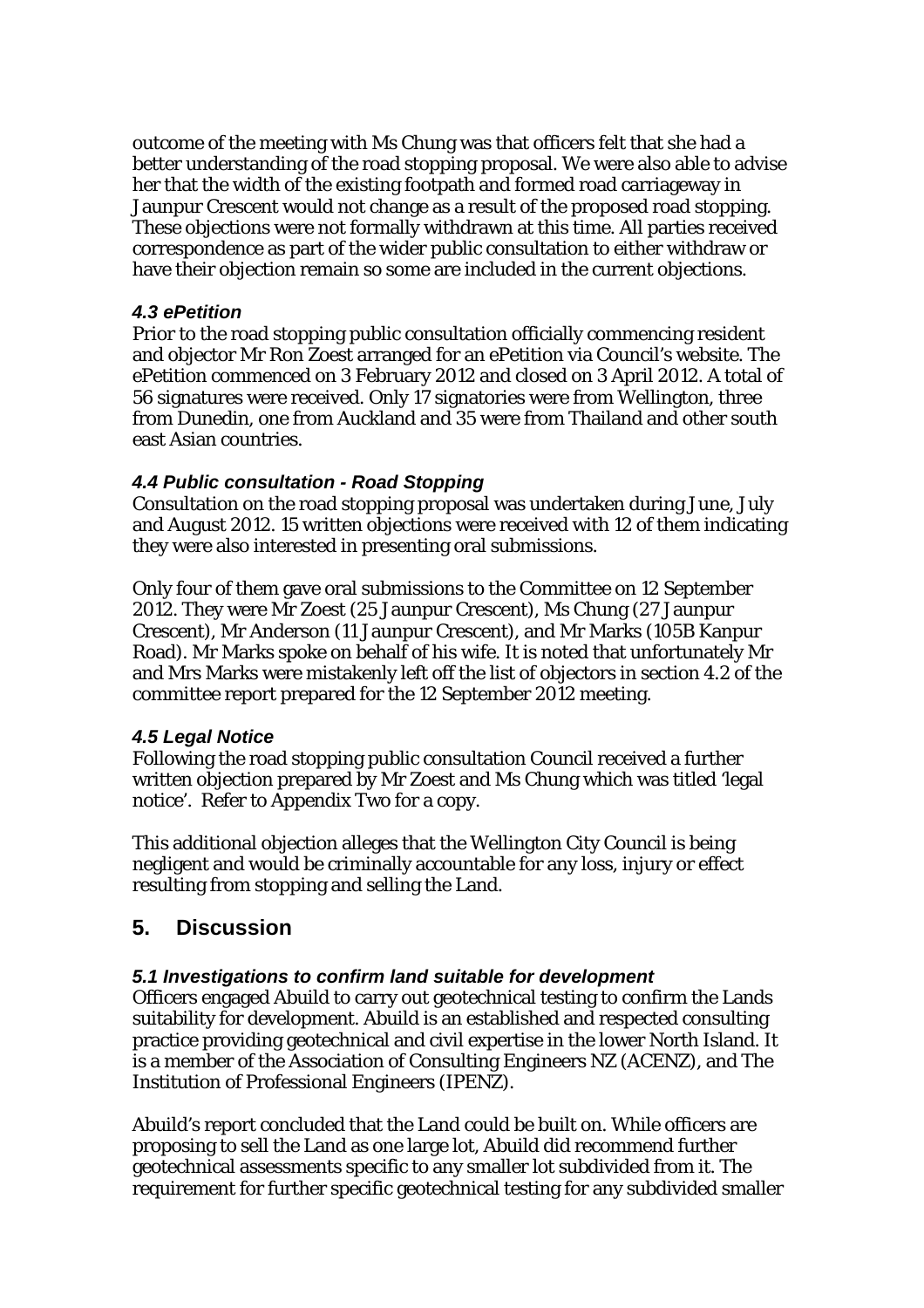lot will be recorded by Council on its electronic and property files, and would be an integral part of marketing.

Due to the objections received, officers have had Abuild's report peer reviewed by another independent registered company, namely T&T. T&T is an environmental and engineering consultancy which carries out work throughout New Zealand, Australia, Malaysia and the Philippines.

Refer Appendix Three for a copy of T&T's peer review.

T&T's advice was that further testing would be appropriate and officers duly commissioned Abuild to conduct further testing. The additional testing identified that the depth of fill was deeper than originally understood, but it was of good quality and indicated that it had been compacted.

Abuild noted that other areas of the Broadmeadows subdivision had been filled and had been built on. So while the depth of fill in other areas is not known, this is relevant as the presence of fill does not necessarily preclude development.

Refer to Appendix Four for the conclusions of the additional geotechnical testing.

#### *5.2 Proposal to retain land for a public lookout.*

When Ms Chung gave her oral submission she suggested that the Land could be retained and used as a public lookout.

Officers carried out comprehensive consultation with internal business units on the proposal to dispose of the Land to ensure that it was not needed for Council's operational requirements. No unit indicated interest with Parks and Gardens stating they considered the Land had no recreational values.

During the recent public consultation the local residents association was advised and it did not indicate any interest.

#### *5.3 Site meeting of 17 September 2012*

A site meeting was held on 17 September 2012 with three members of the Regulatory Processes Committee and officers from Property. Other members of the Committee visited the site separately at different times.

The purpose of the site meeting was for Committee members to familiarise themselves with the general area and the Land. No new issues arose from the site meeting.

#### *5.4 Summary of objection grounds and officers' responses*

The 13 grounds of the 15 objections are summarised in Appendix Five and listed below:

- 1. Adverse effects Front Yard Rule and Stability
- 2. Increased road congestion (on-street parking)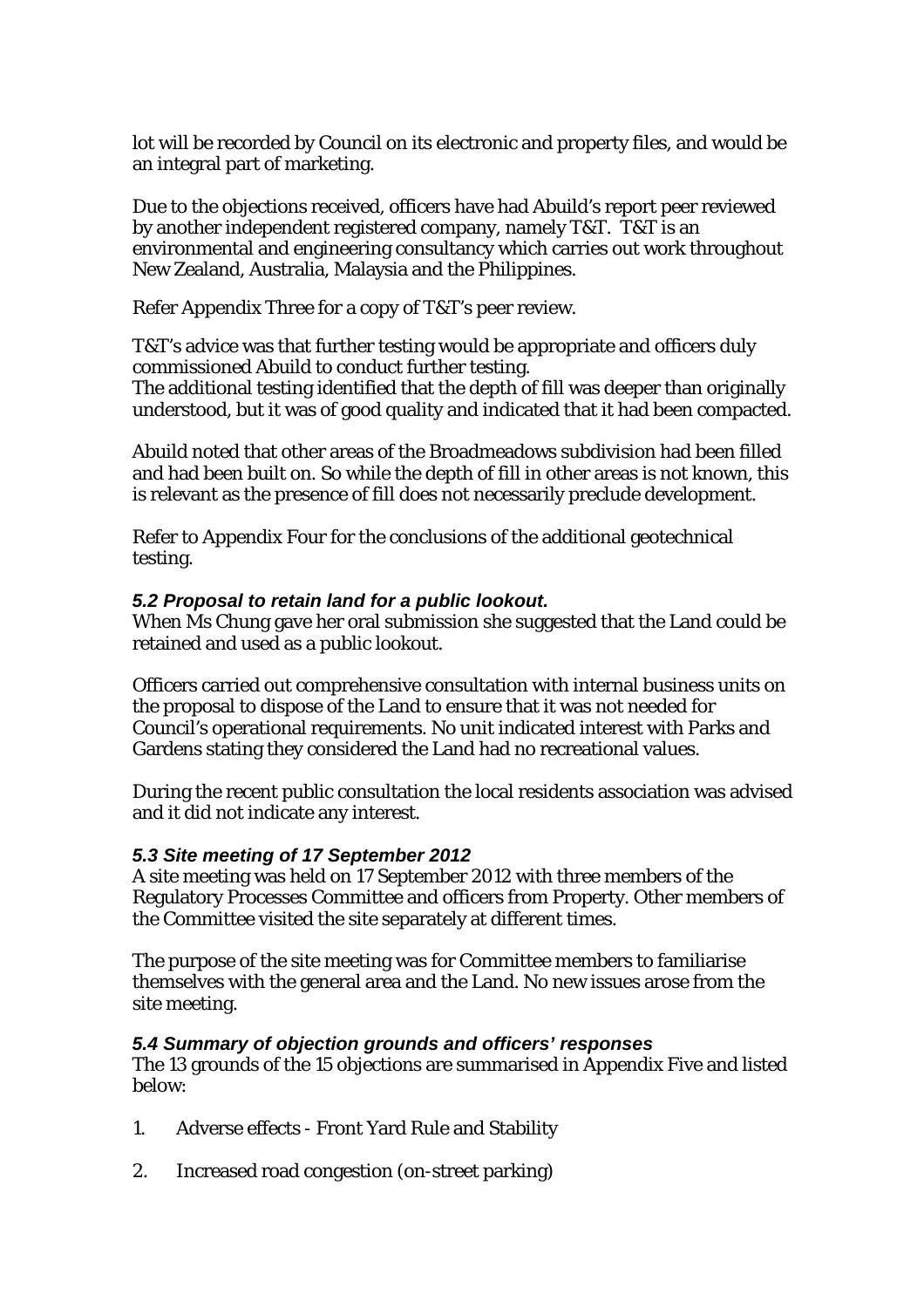- 3. Stability of carriage way not addressed
- 4. How land was shown on District Plan maps
- 5. Size of road land larger than normal road stopping applications
- 6. If land was subdivided in six lots that would require a discretionary use unrestricted resource consent
- 7. Existing land owners denied opportunity to purchase Land
- 8. Stability of the Land being Road Stopped
- 9. Reduction in privacy
- 10. Views would be obstructed by future development with negative impact on property valuation
- 11. New Sunlight Access Plane Restriction
- 12. Safety (earthquake stability)
- 13. Potential new wind channel effect

In brief officers believe all of the above have been properly addressed. Our roading engineers believe Jaunpur Crescent will more than adequately handle any additional traffic that this stopping may lead to.

Stability is covered by peer reviewed geotechnical advice that will be recorded in Council's electronic and property files. The geotechnical report will be integral in marketing the Land. Most of the adverse affects contained in the objections are appropriately dealt with by the rules in the Council operative District Plan.

This road stopping will create a uniform legal road width which will have no affect on the formed road (including the footpath) in Jaunpur Crescent. Clearly any form of development is a change but any adverse affects of future development would be addressed appropriately through the resource consent process.

Each of the above points including the ePetition and legal notice are fully detailed and responded to in Appendix Five of this report.

#### *5.5 Northern Reserves Management Plan*

The Northern Reserves Management Plan identifies future reserve requirements in the general Broadmeadows area. The Land is not included in this Plan.

#### *5.6 Financial considerations*

There are no significant financial considerations to be considered in the decision on objections to this road stopping proposal.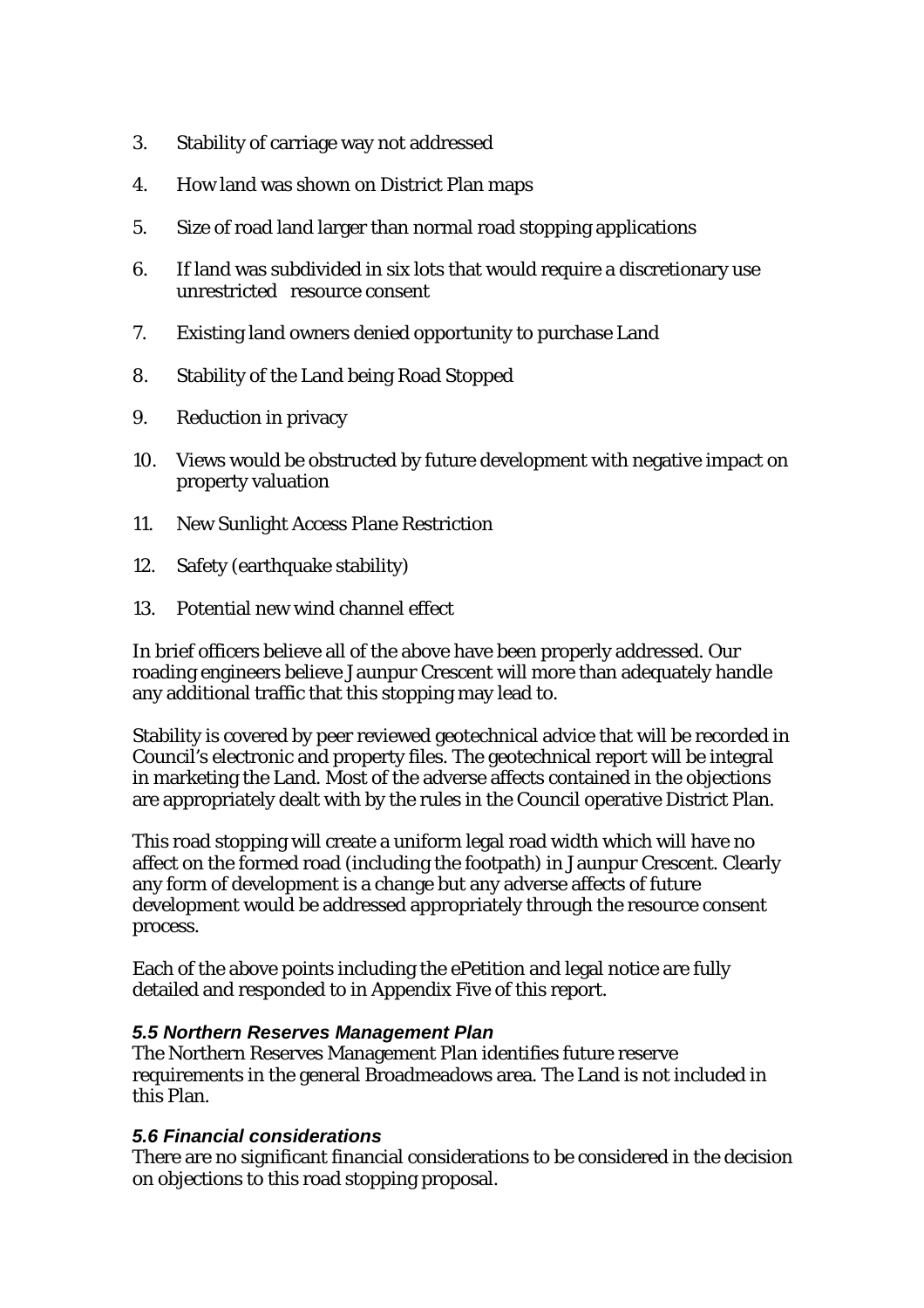## *5.7 Climate change impacts and considerations*

There are no climate change impacts.

#### *5.8 Long-term plan considerations*

This proposed road stopping has no overall impact on the LTP.

#### *5.9 Next Steps*

The next steps in the process for this road stopping proposal are:

- The Committee will consider the submissions and officers responses, and will make a recommendation to Council on whether or not to uphold the objections.
- If the Committee's decision is to uphold any objection, and the full Council agrees, then the road stopping proposal is effectively ended and the Land will not be stopped and sold.
- If the decision is to not uphold (i.e. reject) the objections and to proceed with the road stopping process, and any of the objectors still wish to pursue their objection, then the road stopping proposal and the objection(s) will be referred to the Environment Court for a decision.
- If the objections are not upheld and are withdrawn then the road stopping would be finalised and one large new lot would be created.
- Officers will obtain a current market valuation
- The stopped road land will be offered for sale (at current market value) to either,
	- an immediately adjoining owner or owners; or
	- PNBST: or
	- a private party after marketing the land for sale by tender on the open market.

# **6. Conclusion**

Officers have responded to all the objections and believe the concerns outlined mitigated either through existing policies and procedures, the geotechnical report or a combination of these. Any possible adverse affects of future development will be appropriately dealt with under the Council's operative District Plan rules and Resource Management Act process.

Officers therefore believe that the committee should recommend to Council that all objections to the road stopping proposal in Jaunpur Crescent not be upheld.

Contact Officer: *Paul Davidson, Property Advisor, Property Services*